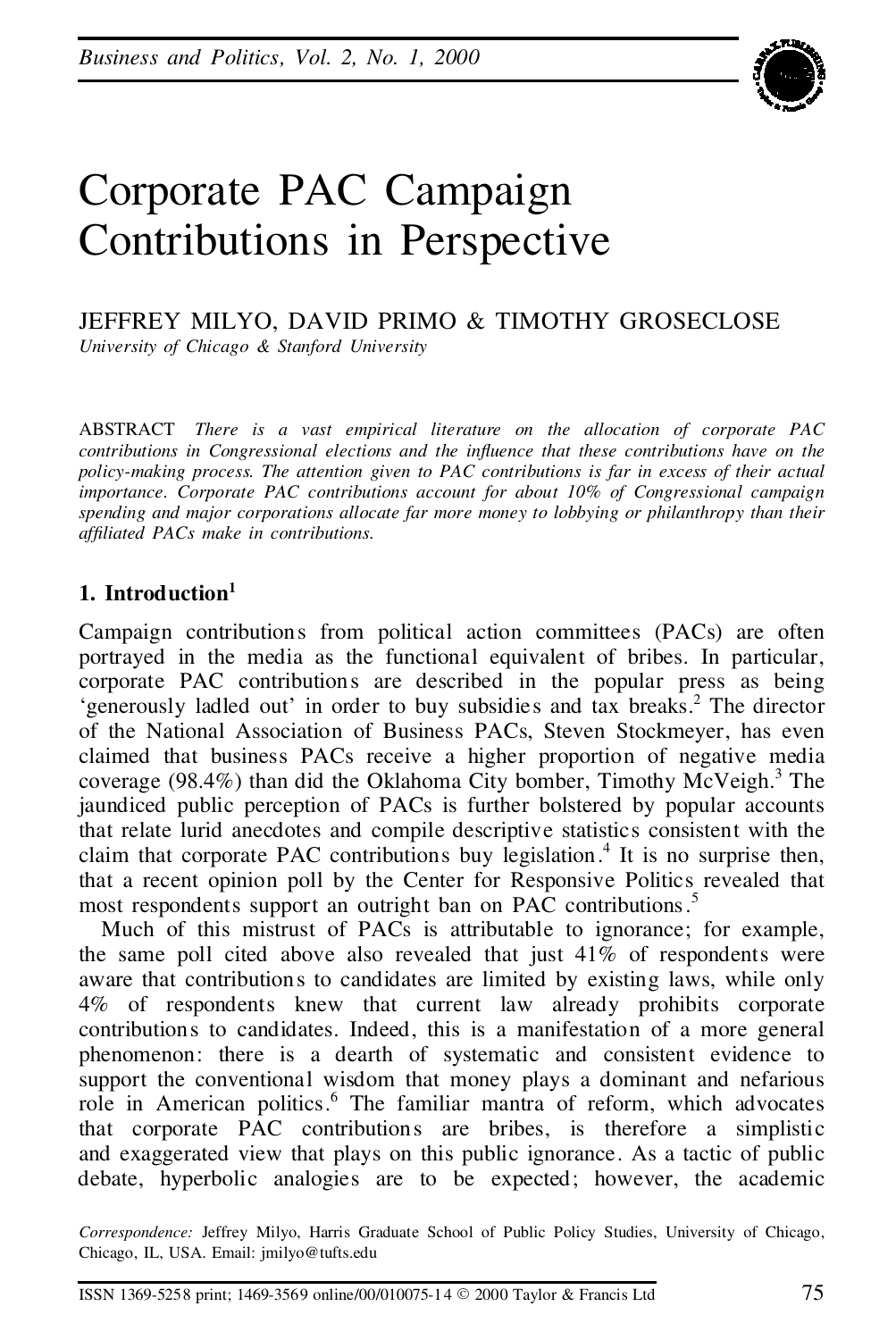literature on campaign finance has done a disservice to the public policy debate—and to the general advancement of knowledge—by too often taking as self-evident that PAC contributions are highly valuable to the recipient and donor alike.

Simply put, PAC contributions are not the only route by which interested money might influence policy makers and, given existing limits on the size of PAC contributions, neither are they the most likely route. The very idea of building a majority coalition by buying off individual members of Congress (a group not renowned for their delity or trustworthiness) with small campaign contributions and without an explicit contracting mechanism, as all the while competing interests work at counter purposes, sounds something akin to herding cats. In contrast, unlimited donations to issue advocacy campaigns or political parties (soft money), would seem a more straightforward means to buy political favors from party leaders, who in turn can then wield the levers of party influence to deliver on promised favors. Nevertheless, PAC contributions have been and remain the primary focus of the empirical literature on campaign contributions.

The inordinate attention given to PAC contributions is essentially an exercise in 'looking under the lamppost'; data on contributions are readily available and PACs are easily linked to their corporate or industry sponsors. It is therefore a straightforward endeavor to explore statistical relationships between corporate or industry PAC contributions and the committee assignments or roll call votes of legislators. Indeed, political economists have conducted a myriad of such studies. This literature provides ample evidence that PAC contributions can be understood 'as if' they were bribes. For example, it is well-established that PAC contributions flow disproportionately to incumbent office holders, majority party members, members of powerful committees and to members on committees with jurisdictions relevant to the PAC sponsor.<sup>7</sup> Similarly, firms and industries that are more highly regulated are more likely to form PACs and provide more aggregate PAC contributions than other firms or industries.<sup>8</sup> But there remains one lacuna in this empirical literature: relatively little attention has been devoted to the substantive importance of PAC contributions to either candidates or donors. In short, political economists have expended admirable effort in demon strating that PAC contributions are a form of'interested money', but have largely neglected the question 'how interested?' We argue that the appropriate answer to this question is 'not very'.

We first describe the rules governing the flow of interested money into politics and present some basic facts about PAC contributions. We then discuss the way in which interested money is thought to influence policy. Finally, we argue that PAC contributions are not particularly valuable to either candidates or corporate sponsors. Regarding this latter point, we exploit the recent disclosure of lobbying expenditure data to demonstrate that corporations spend an order of magnitude more on lobbying activities than they do on soft money contributions or than their affiliated PACs spend in campaign contributions. Further, corporations spend several orders of magnitude more on philanthropic activities. For these reasons, we suggest that corporate PAC contributions are a far less important phenomenon than has been previously understood .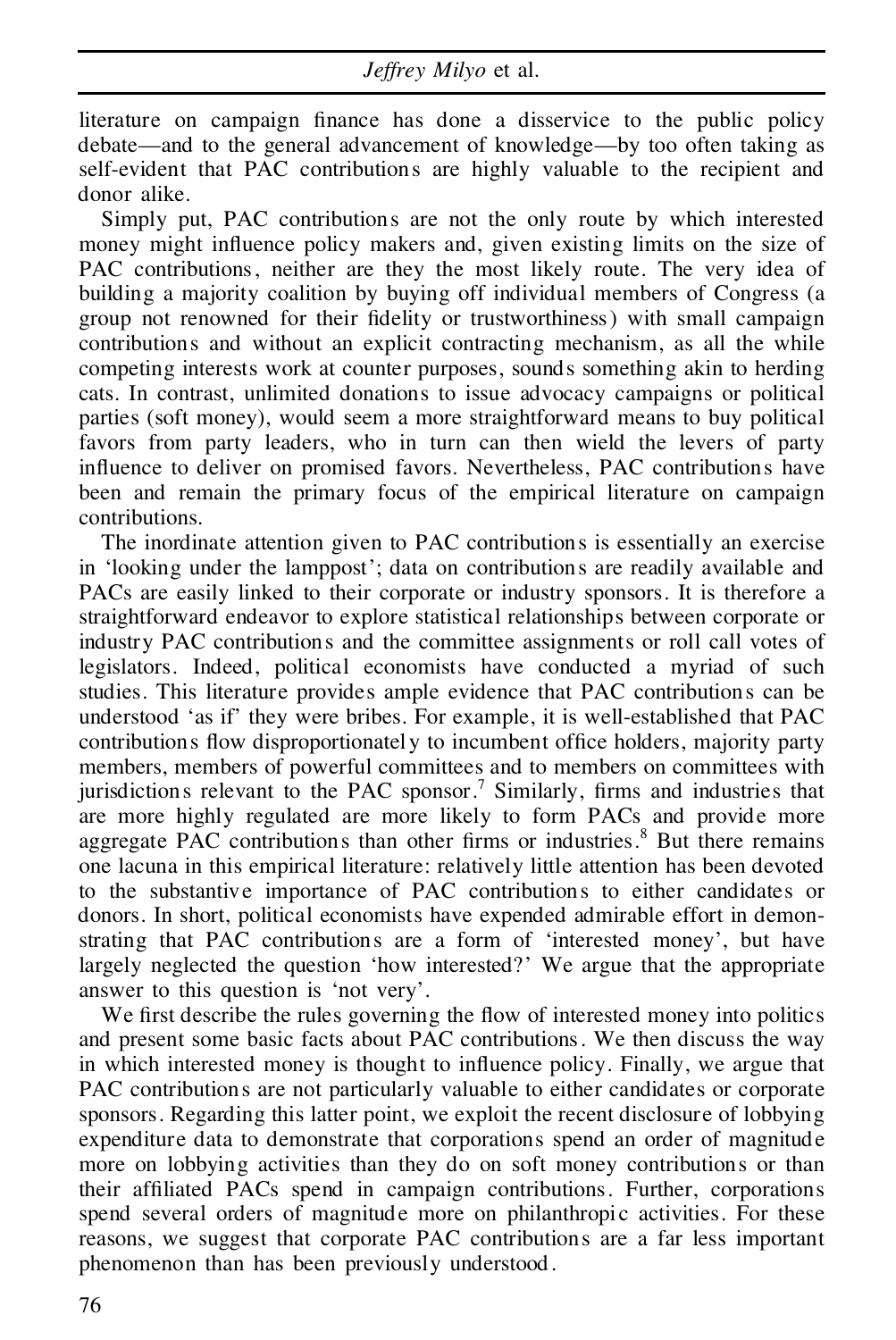# **2. What is a PAC contribution?**

The current federal regulations governing PAC contributions were established in 1976, in the wake of the landmark Supreme Court decision, *Buckley v. Valeo*.<sup>9</sup> Current law allows corporations, unions and interest groups to form political action committees (PACs) and pay for operating expenses, but all campaign contributions from PACs must be funded by donations from individuals, parties or other PACs; contributions made by parties must come from the same three sources. Consequently, all 'hard money' campaign contributions must derive from individuals. These campaign contributions are subject to strict limits: individuals may give \$1000 to a candidate (per election), \$20,000 to a national party committee and \$5000 to a PAC, up to a \$25,000 annual limit on aggregate campaign contributions; PACs may give up to \$5000 to a candidate (per election).<sup>10</sup> Further, these limits have never been adjusted for the effects of inflation, so in real terms they have become more restrictive with each passing year.

In contrast to limited hard money, political parties or interest groups may also raise 'soft money' for activities that are not directly related to Federal cam paigns, such contributions are not limited. Soft money donations may come from any non-foreign individual or group, but these funds may not be used to expressly advocate for or against a candidate.<sup>11</sup> Of course, parties and interest groups may use soft money in ways which are close substitutes for campaign spending (e.g., generic issue advocacy or get-out-the-vote advertisements), or they can transfer soft money among the several state and federal party organizations in order to free up more hard money for direct campaign contributions.<sup>12</sup>

Generic issue advocacy advertisements by non-party organizations are often mistakenly referred to as 'independent expenditures'; however, independent expenditures are defined by federal law to be campaign expenditures made by non-candidates on behalf of (or against) candidates for federal office.<sup>13</sup> The distinction is important: funds raised for independent expenditures are subject to the same hard money contribution limits described above; issue advocacy is completely unregulated , so it is not known how much money is used for issue advocacy. Consequently, it is difficult to gauge the extent to which issue advocacy is a substitute for direct campaign spending. For example, AFL–CIO directed an issue advocacy campaign against freshmen House Republicans in the 1996 national election, however, estimates of the amount spent by the AFL–CIO vary between \$15 million and \$30 million, and the allocation of this spending across districts is not known, so it is difficult to assess the efficacy of this activity.<sup>14</sup>

# **3. Basic PAC facts**

The importance of PACs in federal elections begins with the advent of federal limits on campaign contributions in the mid-1970s. The number of federal PACs jumped from about 1600 in 1978 to over 4000 six years later (see Table 1).<sup>15</sup> The number of PACs has since leveled off and has remained close to 4000 ever since. PAC contributions follow a similar pattern; in 1978, aggregate contribu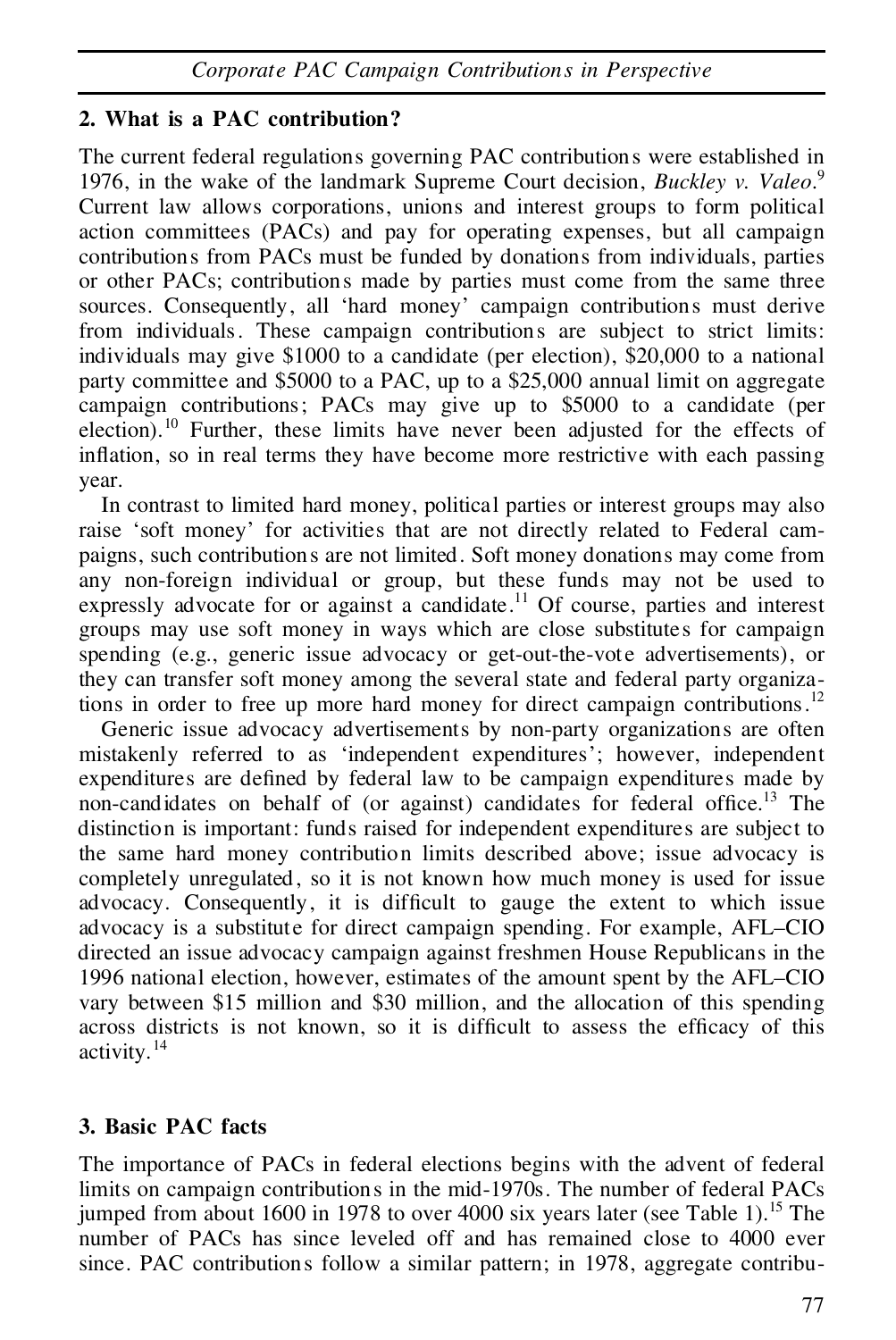*Jeffrey Milyo* et al.

| Election<br>cycle | Number of<br>PACs | <b>Total PAC</b><br>contributions | Corporate |     | T/M/H |     | Labor |     |  |
|-------------------|-------------------|-----------------------------------|-----------|-----|-------|-----|-------|-----|--|
|                   |                   |                                   | #         | \$  | #     | \$  | #     | \$  |  |
| 1998              | 3798              | \$219.9 mil.                      | 41\%      | 35% | 22%   | 28% | 8%    | 20% |  |
| 1996              | 4079              | 228.7                             | 40        | 35  | 21    | 28  | 8     | 23  |  |
| 1994              | 3954              | 208.6                             | 42        | 36  | 20    | 28  | 8     | 23  |  |
| 1992              | 4195              | 221.0                             | 41        | 36  | 18    | 28  | 8     | 22  |  |
| 1990              | 4172              | 203.6                             | 43        | 35  | 19    | 29  | 8     | 23  |  |
| 1988              | 4268              | 222.9                             | 43        | 34  | 18    | 26  | 8     | 23  |  |
| 1986              | 4157              | 206.9                             | 42        | 35  | 18    | 25  | 9     | 23  |  |
| 1984              | 4009              | 180.1                             | 42        | 34  | 17    | 26  | 10    | 24  |  |
| 1982              | 3371              | 153.3                             | 44        | 33  | 19    | 26  | 11    | 24  |  |
| 1980              | 2551              | 131.8                             | 47        | 35  | 23    | 29  | 12    | 24  |  |
| 1978              | 1653              | 92.6                              | 47        | 28  | 27    | 32  | 13    | 29  |  |
|                   |                   |                                   |           |     |       |     |       |     |  |

TABLE 1. PACs and PAC contributions by type

*Note*: Contributions in millions of 1998 constant dollars. T/M/H denotes trade association, membership organization and health PACs.

tions were just over \$92 million dollars (in 1998 dollars), but doubled by 1984. Real PAC contributions have since hovered between \$200 million and \$220 million.

Table 1 also describes the relative importance of the three major types of PACs, as defined by the Federal Election Commission. Corporate PACs account for about 40% of all PACs and 35% of all PAC contributions; despite a modest decrease in the proportion of corporate PACs over time, these PACs account for a greater share of contributions than they did 20 years ago. Trade associations, membership organizations and health PACs (T/M/H) are the second most important PAC type. Labor PACs have declined in number and their share of total contributions, but still account for 20% of all PAC contributions. This suggests that labor PACs give out far more contributions on a per-PAC basis than do corporate PACs.

Table 2 shows the size distribution of PAC contributions by type; this table confirms that corporate PACs operate on a smaller scale than labor or trade PACs. Only 13% of corporate PAC contributions come from PACs that give out a total of one million dollars or more; in contrast, 70% of labor PAC contributions come from million-dollar PACs.

PAC contributions flow mostly to congressional elections; Table 3 reports the allocation of PAC contributions between current House and Senate candidates. House candidates currently receive over 70% of all PAC contributions, while another 22% go to current Senate candidates. Despite this, more PAC contributions flow to Senate elections on a per contest basis, since only 33–35 Senate seats are up for election in any given electoral cycle versus all 435 House seats. The remaining 8% of PAC contributions is received almost entirely by the two-thirds of Senate candidates that are not up for re-election; less than 1% of PAC contributions are made to Presidential candidates.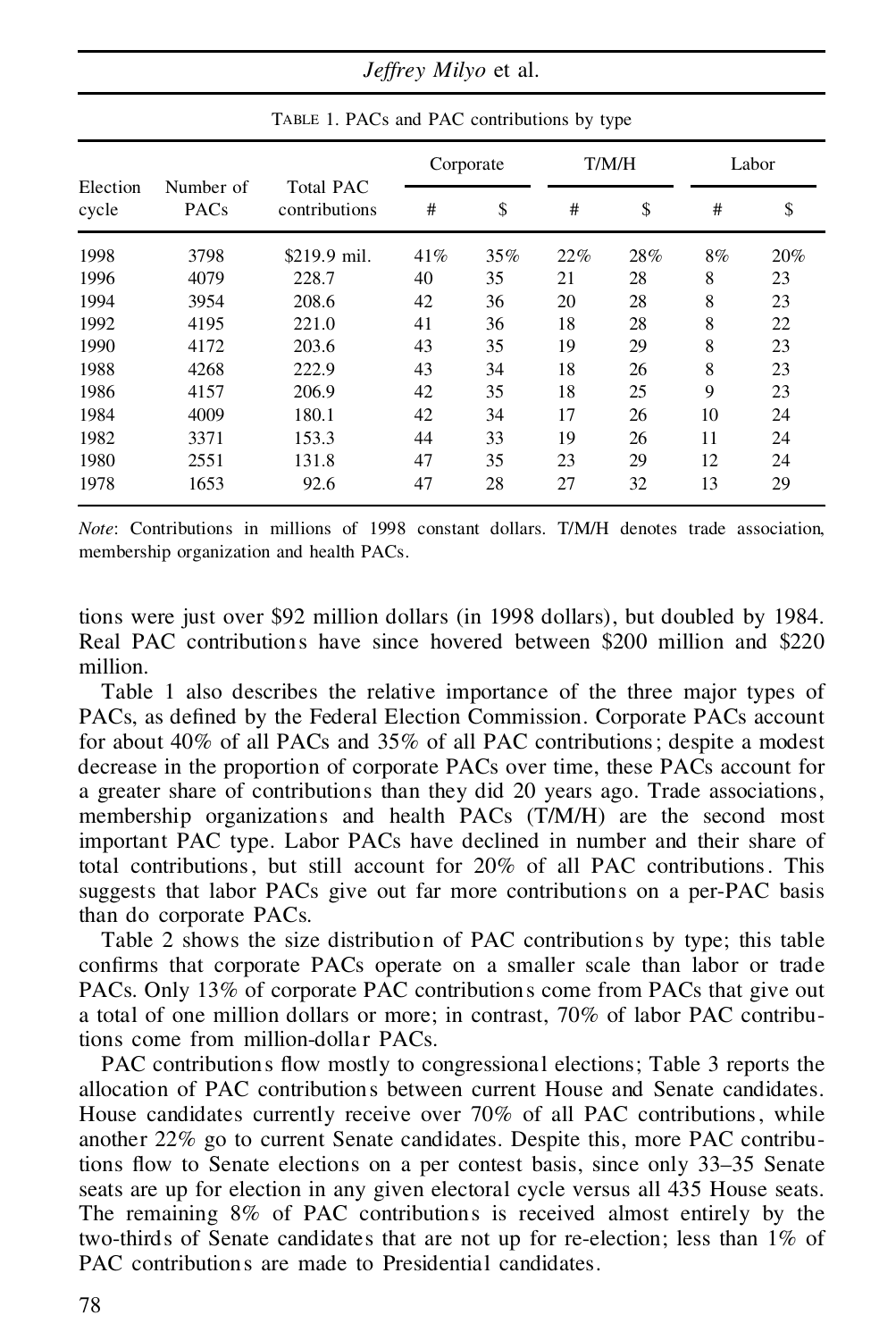| Aggregate<br>contributions | Less than<br>\$50,000 | $$50,001-$<br>\$100,000 | $$100,001-$<br>\$250,000          | $$250,001-$<br>\$500,000 | $$500,001-$<br>\$1,000,000 | More than<br>\$1,000,000 |
|----------------------------|-----------------------|-------------------------|-----------------------------------|--------------------------|----------------------------|--------------------------|
|                            |                       |                         | All PACs                          |                          |                            |                          |
| Number                     | 72.3%                 | 9.7                     | 10.3                              | 3.6                      | 2.0                        | 2.0                      |
| Contributions              | 7.3%                  | 6.8                     | 15.9                              | 12.2                     | 13.9                       | 44.0                     |
|                            |                       |                         | Corporate PAC <sub>s</sub>        |                          |                            |                          |
| Number                     | 68.6%                 | 12.2                    | 12.1                              | 4.3                      | 2.1                        | 0.7                      |
| Contributions              | 12.1%                 | 11.3                    | 25.3                              | 19.6                     | 18.6                       | 13.1                     |
|                            |                       |                         | Trade, Membership and Health PACs |                          |                            |                          |
| Number                     | 69.7%                 | 9.8                     | 10.4                              | 4.0                      | 2.3                        | 3.0                      |
| Contributions              | 6.4%                  | 5.6                     | 13.4                              | 11.5                     | 12.2                       | 50.8                     |
|                            |                       |                         | Labor PACs                        |                          |                            |                          |
| Number                     | 61.2%                 | 10.5                    | 11.6                              | 4.5                      | 4.0                        | 8.2                      |
| Contributions              | 3.0%                  | 2.8                     | 6.6                               | 5.8                      | 11.0                       | 70.8                     |

TABLE 2. Distribution of PACs by total contributions in the 1998 election cycle

The figures in Table 3 also reveal that the share of campaign contributions from PACs has fallen from 37% to 32% in House races and from 27% to 21% in Senate races. Despite the growing share of total PAC contributions from corporate PACs, the fraction of total contributions from corporate PACs has held steady in House races at 11%, while falling slightly in Senate races from 10 to 7%. Consequently, corporate PAC contributions are neither an important nor growing source of campaign funds for federal candidates. Nevertheless, some of the conventional wisdom about PACs is true. Table 4 verifies that PACs give a disproportionate share of contributions to incumbents, which is consistent with the idea that PAC contributions buy access or legislation.<sup>16</sup> In addition, Table 5 shows that while overall contributions to Democrats tend to be in proportion to their share of House or Senate seats, this is only because labor PACs give such a disproportionate share of their contributions to Democrats. Otherwise, corporate and trade PACs tend to favor Republicans and this partisan difference has become slightly more pronounced in the most recent elections.

#### **4. How do PAC contributions in uence legislators?**

There are two central questions addressed by the literature on PAC contributions. First, are PAC contributions like 'cash on the barrel-head', exchanged simultaneously for legislative favors, or are PAC contributions and political favors exchanged as part of a long-run cooperative equilibrium? In other words, is there a spot market for political favors or is the market characterized by the existence of implicit contracts? The second debate concerns the terms of trade: do PAC contributions buy legislation, or do they simply buy access to a legislator?

There are many examples in the political economy literature of theoretical models of a spot market for campaign contributions.<sup>17</sup> Morton and Cameron  $(1992)$  review the early literature and find a common weakness: these are one-period models which implicitly assume the existence of enforceable con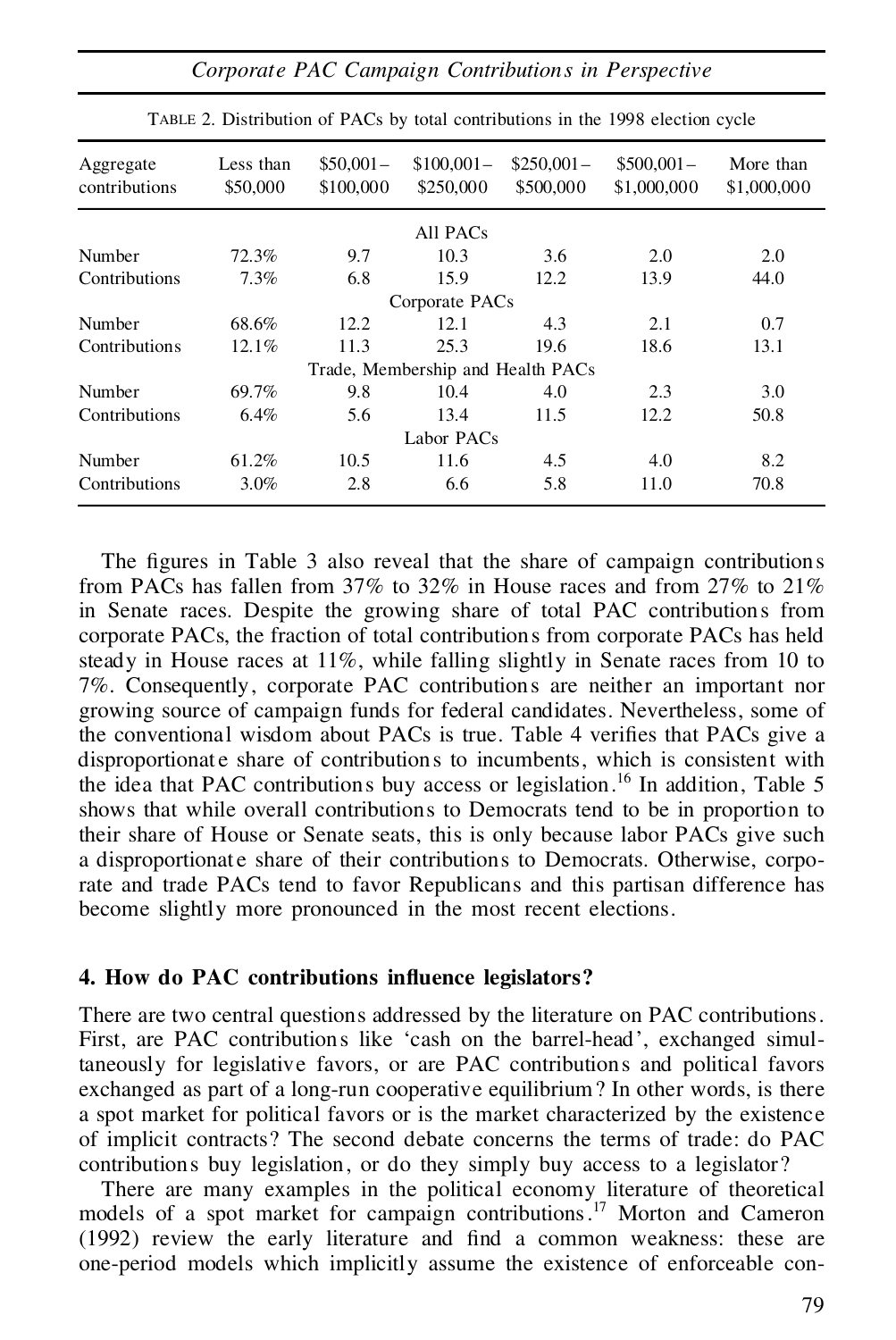*Jeffrey Milyo* et al.

|                    |                              | PAC contributions in House races<br>(as a $%$ of all campaign receipts) |           |          |       |  |  |
|--------------------|------------------------------|-------------------------------------------------------------------------|-----------|----------|-------|--|--|
| Election<br>cycle  | PAC total in<br>House races  | All PACs                                                                | Corporate | T/M/H    | Labor |  |  |
| 1998               | \$158.3(72%)                 | 32.4%                                                                   | 11.1%     | $10.3\%$ | 8.2%  |  |  |
| 1996               | 162.8(72)                    | 31.0                                                                    | 10.8      | 9.3      | 8.4   |  |  |
| 1994               | 145.3(70)                    | 31.6                                                                    | 13.6      | 12.2     | 10.5  |  |  |
| 1992               | 148.7(67)                    | 32.4                                                                    | 11.0      | 9.9      | 7.8   |  |  |
| 1990               | 138.8 (68)                   | 38.1                                                                    | 9.9       | 9.1      | 7.7   |  |  |
| 1988               | 114.9(64)                    | 37.1                                                                    | 10.8      | 11.3     | 10.6  |  |  |
|                    |                              | PAC contributions in Senate<br>(as a $\%$ of all campaign receipts)     |           |          |       |  |  |
| Electoral<br>cycle | PAC total in<br>Senate races | All PACs                                                                | Corporate | T/M/H    | Labor |  |  |
| 1998               | \$48.0 (22%)                 | 21.2%                                                                   | 7.3%      | 4.3%     | 2.1%  |  |  |
| 1996               | 47.9 (21)                    | 21.0                                                                    | 6.4       | 4.2      | 2.4   |  |  |
| 1994               | 51.8 (25)                    | 18.1                                                                    | 5.1       | 2.8      | 1.8   |  |  |
| 1992               | 59.9 (27)                    | 23.1                                                                    | 7.8       | 4.6      | 3.2   |  |  |
| 1990               | 52.7 (26)                    | 27.1                                                                    | 11.3      | 8.1      | 3.4   |  |  |
| 1988               | 64.0 (29)                    | 27.3                                                                    | 10.2      | 5.2      | 1.4   |  |  |

TABLE 3. PAC contributions to current candidates

*Notes*: PAC total in millions of 1998 constant dollars. Percent of all PAC contributions in parentheses; remainder goes primarily to Senate candidates not running in current election. Less than 1% of PAC contributions are given to Presidential candidates.

tracts between legislators and contributors. In the absence of such contracts, it is difficult to understand how a 'spot' market for political favors can exist. In a simple one-period model (absent of perfectly simultaneous exchange) either contributors or legislators will surely renege on the deal, so no deals are ever made. Ignoring this theoretical difficulty, there is some evidence which is at least consistent with the existence of a spot market.

The best direct evidence comes from anecdotes<sup>18</sup> and from the correlation between the roll-call votes of incumbents and the interests of their PAC contributors.<sup>19</sup> However, evidence of this sort fails to control for the preferences of the legislators or their constituents, either of which might have led legislators to vote in a similar fashion in the absence of campaign contributions. Studies that do attempt to control for ideological and constituent preferences<sup>20</sup> find no evidence of any *quid pro quo* manifest in the roll-call votes of members of Congress.

In contrast, Stratmann (1992, 1995, 1998) provides some indirect evidence that is consistent with the existence of a spot market; for example, the timing of PAC contributions is often coincident with important votes, while PAC money flows more freely to marginal incumbents (who are presumably willing to sell more favors). Of course, these same patterns might emerge for other reasons; for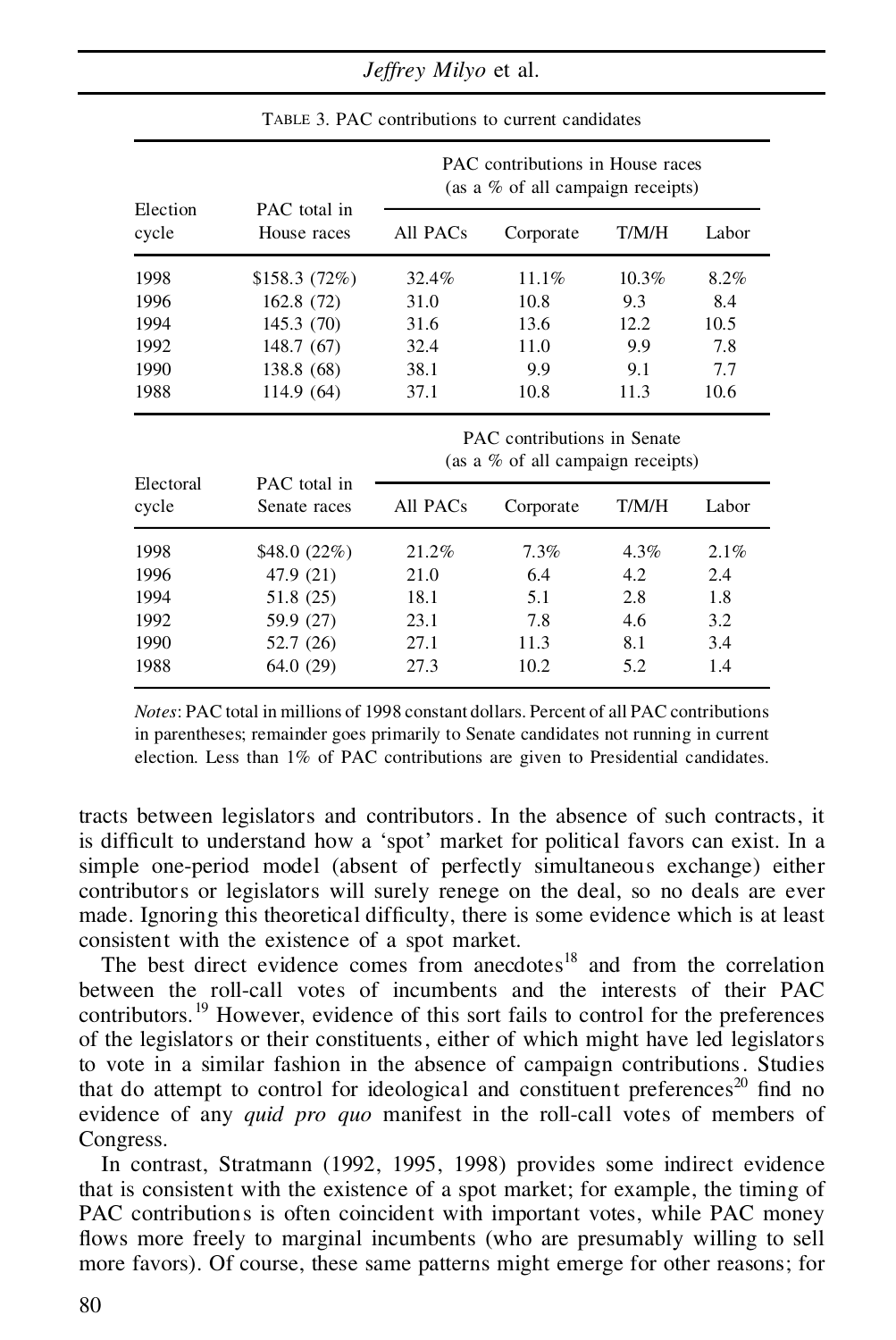|                   | House races        |          | House incumbents  |       |       |  |
|-------------------|--------------------|----------|-------------------|-------|-------|--|
| Election<br>cycle | with<br>incumbents | All PACs | Corporate         | T/M/H | Labor |  |
| 1998              | 92.4%              | 78.1%    | 87.8%             | 82.3% | 70.7% |  |
| 1996              | 88.3               | 72.9     | 86.2              | 78.1  | 55.4  |  |
| 1994              | 89.0               | 76.4     | 83.7              | 77.8  | 71.0  |  |
| 1992              | 84.6               | 74.0%    | 86.9              | 76.0  | 65.6  |  |
| Election          | Senate races       |          | Senate incumbents |       |       |  |
| cycle             | with<br>incumbents | All PACs | Corporate         | T/M/H | Labor |  |
| 1998              | 85.3%              | 71.3%    | 73.2%             | 72.8% | 66.7% |  |
| 1996              | 61.7               | 42.5     | 61.2              | 44.2  | 24.6  |  |
| 1994              | 74.3               | 55.9     | 56.3              | 59.1  | 50.1  |  |
| 1992              | 80.0               | 62.3     | 68.9              | 65.6  | 45.3  |  |

TABLE 4. Distribution of PAC contributions

example, important votes on legislation may be a focal time to make contributions, while marginal incumbents may raise more contributions because they devote more effort to that end<sup>21</sup>

Hall and Wayman (1990) argue that political favors may not take the form of roll-call votes, but instead may be more difficult to observe activities, such as changes in the content of legislation; however, in important new work, Wawro  $(2000)$  constructs a measure of the legislative effort and finds it largely unrelated to PAC contributions. Further, if PAC contributions were part of a spot market

|                   |                     |          | House Democrats  |       |       |  |
|-------------------|---------------------|----------|------------------|-------|-------|--|
| Election<br>cycle | House<br>Democrats  | All PACs | Corporate        | T/M/H | Labor |  |
| 1998              | 47.4%               | 48.9%    | 32.2%            | 38.1% | 91.4% |  |
| 1996              | 45.5                | 49.6     | 30.0             | 36.8  | 92.9  |  |
| 1994              | 58.9                | 66.6     | 50.3             | 57.0  | 95.5  |  |
| 1992              | 61.1                | 67.0     | 54.5             | 59.8  | 94.5  |  |
|                   |                     |          | Senate Democrats |       |       |  |
| Election<br>cycle | Senate<br>Democrats | All PACs | Corporate        | T/M/H | Labor |  |
| 1998              | 45.0%               | 43.0%    | 33.0%            | 36.8% | 90.0% |  |
| 1996              | 48.0                | 36.4     | 20.2             | 29.2  | 94.2  |  |
| 1994              | 57.0                | 50.8     | 37.5             | 42.6  | 97.3  |  |
|                   |                     |          |                  |       |       |  |

TABLE 5. Distribution of PAC contributions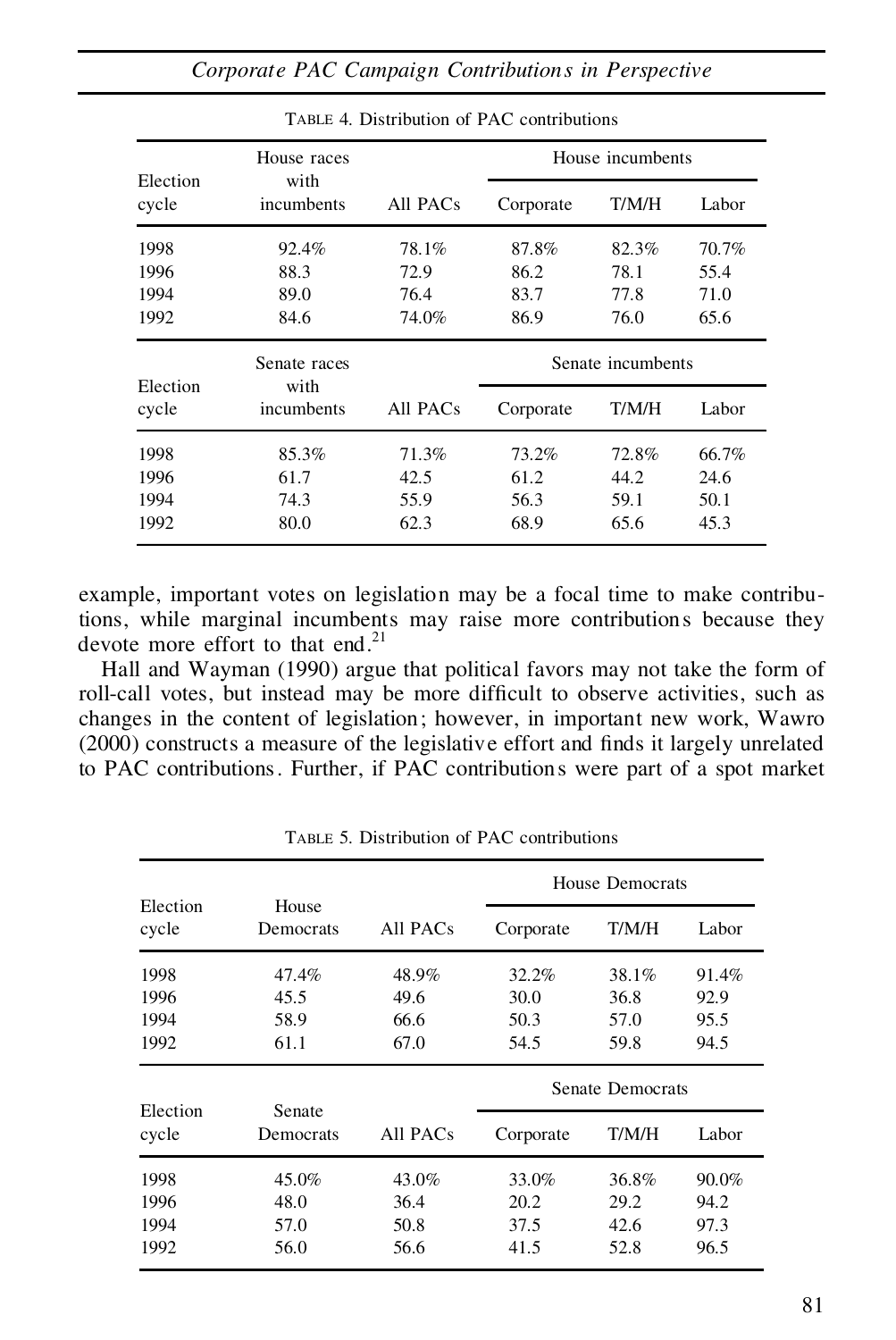exchange, one might expect more contributions to be given to candidates for the most powerful elective office, the presidency. In addition, the fact that the one-third of Senators up for election raise three times more PAC money than the remaining two thirds of Senators raises further doubts; if favors are traded simultaneously , then one might expect that Senators would raise similar amounts from PACs in election and non-election years.

The alternative conception of the market for favors is a repeat-play reciprocal favors model in which participants provide favors when the opportunity arises, then cash in 'chits' as needed.<sup>22</sup> In this model, the potential for cooperation (favor-trading) between contributors and legislators increases in the following factors: the electoral security of the incumbent, the incumbent's place in the legislative hierarchy, and the expected number of years until the incumbent retires. These implications find support in several studies.<sup>23</sup> In a recent study, Kroszner and Stratmann (2000) find additional support for the existence of a long-run relationship between PACs and legislators: PACs respond favorably to legislators that generate a reputation for supporting certain interests. Conse quently, despite the probable absence of a spot market for political favors, there is little doubt that PAC contributions are interested money.

But what exactly do PAC contributions buy? Several authors argue that PAC contributions buy access to a legislator.<sup>24</sup> To the extent that access translates directly into substantial legislative favors, this is a distinction without a differ ence, but if access is merely a chance to provide information and argument, then the normative implications of a market for access are not obvious.<sup>25</sup> Consequently, PAC contributions are better characterized as an entrance fee, rather than a bribe. Still, this does not inform usabout whether PAC contributions and access are important phenomena.

#### **5. Corporate campaign contributions in perspective**

McCarty and Rothenberg (1996) provide some of the most stunning evidence on the limited importance of PAC contributions (although they do not recognize it as such). McCarty and Rothenberg analyze contributions from the largest PACs operating during the 1978–1986 election cycles; the mean of non-zero PAC contributions in this data is \$1500 for labor PACs, \$1300 for trade PACs and just  $$700$  for corporate PACs. Even after adjusting for the effects of inflation, it is difficult to imagine that much of consequence is being sold at such low prices.

These amounts are also trivial from the perspective of a candidate. In a competitive race for the House, it is not uncommon for an incumbent to spend well over \$1 million; campaign spending in competitive Senate races now rises into the tens of millions of dollars. Given this, the marginal value of a \$700 (or even \$5000) PAC contribution would seem to be quite low. This intuition is confirmed by the empirical literature on the electoral effects of campaign spending. The estimated effects of campaign spending vary across studies. For example, neither Levitt  $(1994)$  nor Milyo  $(1998)$  find statistically significant effects of marginal campaign spending in House races, but Gerber (1998) does find significant effects of campaign spending in Senate races. Nevertheless, even using Gerber's more generous estimates, the impact of a \$5000 PAC contribu-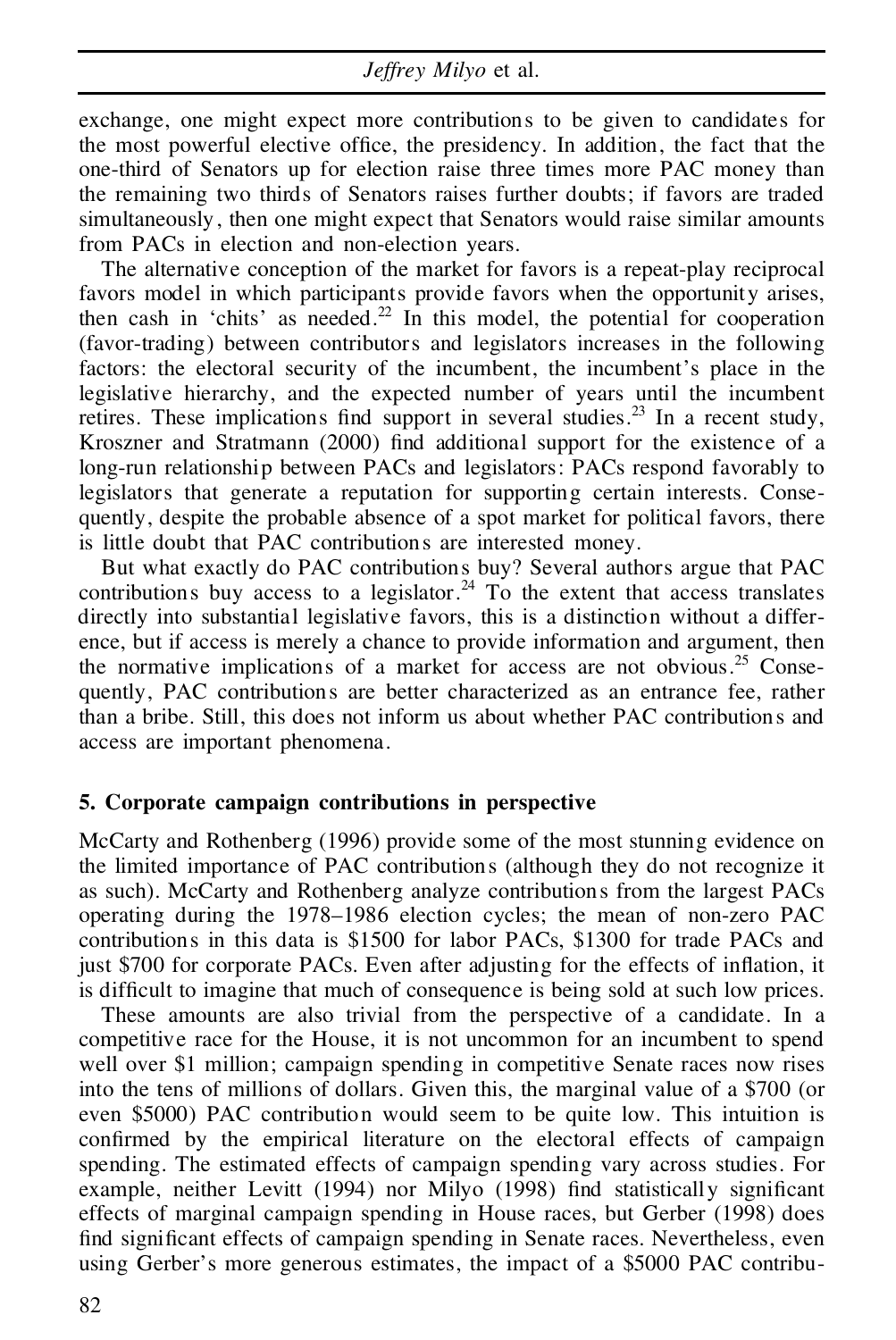|                                      | 1991-1992             | 1993-1994               | 1995-1996       | 1997-1998       |
|--------------------------------------|-----------------------|-------------------------|-----------------|-----------------|
|                                      |                       | Hard Money Expenditures |                 |                 |
| Presidential candidates              | 391.4                 |                         | 495.2           |                 |
| Congressional candidates             | 795.8                 | 797.7                   | 803.6           | 740.4           |
| All PACs                             | 221.0                 | 208.6                   | 228.7           | 219.9           |
| Corporate PACs                       | 79.6                  | 75.1                    | 80.0            | 78.0            |
| T/M/H PACs                           | 53.9                  | 52.9                    | 60.2            | 62.3            |
|                                      |                       | Soft Money Expenditures |                 |                 |
| Party                                | 93.0                  | 108.7                   | 285.1           | 220.7           |
| All issue advocacy<br>advertisements | NA                    | <b>NA</b>               | $135.0 - 150.0$ | $275.0 - 340.0$ |
|                                      | Lobbying Expenditures |                         |                 |                 |
| All                                  |                       |                         |                 | 2600            |
| Corporate and T/M/H                  |                       |                         |                 | 2300            |
|                                      |                       | Philanthropic Giving    |                 |                 |
| All                                  | 283,900               | 285,100                 | 312,900         | 329,000         |
| Corporate                            | 14,200                | 14,400                  | 14,900          | 17,400          |

TABLE 6. Corporate PAC campaign contributions in perspective

*Notes*: All figures are in millions of constant 1998 dollars. The 1998 election cycle is the first full two-year cycle for which complete data on lobbying expenditures are available.

tion on the vote share in a typical Senate race is approximately  $\text{nil.}^{26}$  Consequently, individua l PAC contributions have little to no value at the margin to incumbents in either House or Senate elections.<sup>27</sup> Still, it is possible that PAC contributions are very important from the perspective of the donor.

In Table 6, we compare total campaign spending in the most recent presidential and congressional elections to contributions from PACs. As noted above, corporate PAC contributions account for about one-tenth of all Congressional campaign spending. Data on party soft money expenditures are available beginning in the 1992 election cycle; soft money spending has doubled since then and now stands at \$220 million, or just about the same amount as the total of all PAC contributions.<sup>28</sup> This is somewhat surprising given that soft money is probably the more efficacious route for buying political favors, although soft money spending is expected to double again in the 2000 election cycle. The Annenberg Policy Center at the University of Pennsylvania compiled data on issue advocacy expenditures in the last two election cycles; using this data, Adat (2000) estimates that issue advocacy spending has also exceeded the total of all PAC contributions.

The 1995 Lobbying Disclosure Act has made information on lobbying expenses available beginning in  $1996.<sup>29</sup>$  Expenditures on lobbying in the  $1997-$ 1998 election cycle were \$2.6 *billion*, or an order of magnitude greater than total PAC expenditures. Corporate and trade association, membership organization and health lobbying accounted for about 90% of this total. Perhaps more stunning is the fact that corporations gave over \$17 *billion* to charity during the 1998 election cycle.<sup>30</sup> This is not to say that firms engage in philanthropic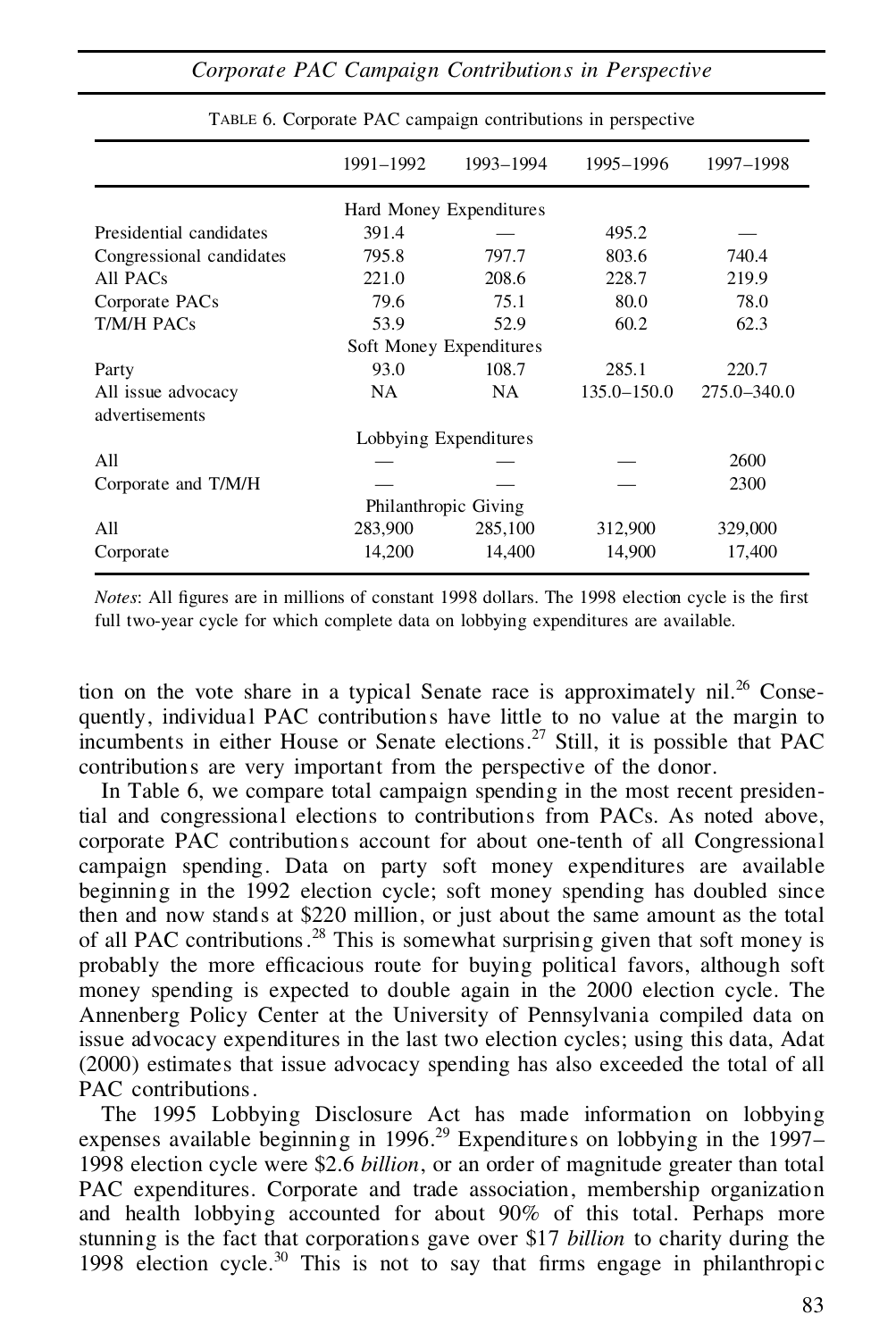|                         | TABLE 7. Industry profiles |                     |                      |                           |                |  |  |
|-------------------------|----------------------------|---------------------|----------------------|---------------------------|----------------|--|--|
|                         | PAC money                  | Party soft<br>money | Lobbying<br>expenses | Corporate<br>philanthropy | Net sales      |  |  |
| Tobacco                 | $$2.3$ mil.                | \$4.3 mil.          | \$105.6 mil.         |                           |                |  |  |
| Philip Morris           | 0.8                        | 2.4                 | 38.8                 | \$120.0 mil.              | \$148,200 mil. |  |  |
| <b>RJR</b> Nabisco      | 0.5                        | 1.1                 | 11.0                 | 10.9                      | 34,200         |  |  |
| UST Inc.                | 0.3                        | 0.4                 | 6.2                  | 6.0 <sup>a</sup>          | 2800           |  |  |
| Pharmaceutical &        | \$4.1 mil.                 | \$4.5 mil.          | \$148.6 mil.         |                           |                |  |  |
| <b>Medical Products</b> |                            |                     |                      |                           |                |  |  |
| Eli Lilly & Co.         | 0.3                        | 0.4                 | 9.0                  | \$102.8 mil. <sup>b</sup> | \$17,100 mil.  |  |  |
| Pfizer                  | 0.3                        | 0.7                 | 18.0                 | 216.3                     | 24,500         |  |  |
| Merck & Co.             | 0.3                        | 0.1                 | 10.1                 | 400.3                     | 50,400         |  |  |
| Telephone Utilities     | \$5.9 mil.                 | $$5.7$ mil.         | $$129.7$ mil.        |                           |                |  |  |
| <b>Bell Atlantic</b>    | 0.8                        | 0.9                 | 35.6                 | \$24.5 mil. $^{b}$        | \$61,700 mil.  |  |  |
| SBC Comm.               | 0.8                        | 0.5                 | 11.5                 | 21.2 <sup>a</sup>         | 55,400         |  |  |
| AT&T                    | 0.7                        | 1.0                 | 15.5                 | 125.7                     | 104,800        |  |  |
| Defense Aerospace       | $$2.5$ mil.                | $$1.0$ mil.         | \$56.1 mil.          |                           |                |  |  |
| Lockheed Martin         | 1.0                        | 0.2                 | 9.5                  | \$17.5 mil. $\degree$     | \$54,300 mil.  |  |  |
| Northrop Grumman        | 0.5                        | 0.1                 | 12.0                 | 3.2 <sup>a</sup>          | 18,100         |  |  |
| United Technologies     | 0.3                        | 0.2                 | 10.6                 | 14.1 <sup>b</sup>         | 49,900         |  |  |
| Computers               | $$1.1$ mil.                | \$3.0 mil.          | \$63.9 mil.          |                           |                |  |  |
| <b>EDS</b>              | 0.2                        | 0.1                 | 5.5                  | \$0.6 mil.                | \$1,500 mil.   |  |  |
| Microsoft               | 0.2                        | 0.8                 | 5.8                  | 166.2                     | 27,200         |  |  |
| Intel                   | 0.1                        | 0.0                 | 1.7                  | $96.3^{b}$                | 4300           |  |  |

*Jeffrey Milyo* et al.

<sup>a</sup> 1996 only;  $\frac{b}{2}$  1997 only; <sup>c</sup> 1998 only.

activities for purely altruistic reasons, but the allocation of resources to charity versus lobbying or soft money contributions is perhaps informative of the priorities of American corporations, as is the fact that charitable giving and lobbying expenses dwarf the sum of all contributions made through PACs.<sup>31</sup>

We depict this lesson with the data presented in Table 7. We compare the political and charitable activities of firms across five industries reputed to wield vast political influence (tobacco, pharmaceuticals, telephone utilities, defense aerospace and computers) for the period  $1997-1998$ .<sup>32</sup> For each industry, we list the firms that are affiliated with the largest PACs in that industry; for example, Philip Morris, RJR Nabisco and UST, Inc. account for well over half of all tobacco PAC contributions. But these same firms spend nearly twice as much on soft money contributions and at least 20 times more on lobbying expenses. Nevertheless, corporate philanthropy appears to be at least as high a priority as lobbying for RJR Nabisco and UST, and a much higher priority for Philip Morris, which spent \$120 million on philanthropic activities. The tobacco industry as a whole spent 10 times more on lobbying than soft money and affiliated PAC contributions combined (\$105 million versus \$6.7 million), while Philip Morris alone gave more to charity than the sum of contributions from all PACs in 1997–1998.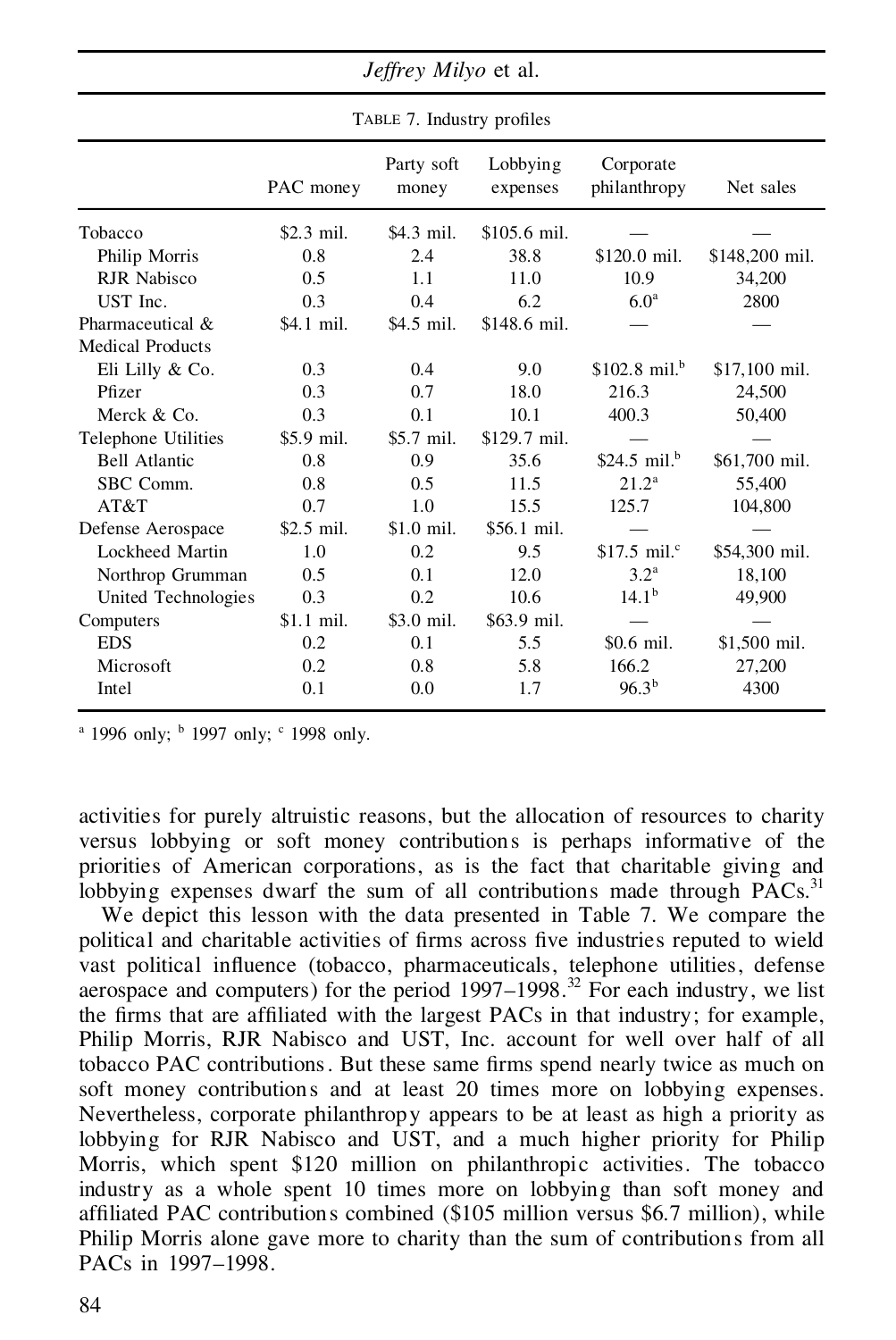This basic pattern in spending is repeated for each industry. All pharmaceuti cal firms as a group spent \$148 million on lobbying, compared to less than \$5 million in either soft money or contributions from affiliated PACs. Individual pharmaceutical firms spent at least two orders of magnitude more on corporate philanthropy than soft money and affiliated PAC contributions combined. Only for defense aerospace did the affiliated PAC contributions exceed party soft money, while in every industry lobbying expenses dwarfed PAC or soft money contributions. Further, with only two exceptions (Northrup Grumman and EDS) every firm spent far more on corporate philanthropy than soft money or affiliated PAC contributions.

### **6. Conclusion**

The popular wisdom, which is echoed in numerous academic studies, asserts that corporate PAC money is extremely influential in politics. According to this wisdom, corporate PAC contributions: (1) significantly determine vote shares and electoral outcomes; (2) distort public policy; and (3) are an important component of corporate business strategies. However, we present several facts that raise some difficult questions for the conventional wisdom. If corporate PAC contributions are so important:

- (1) Why are they such a small proportion of total campaign spending?
- (2) Why do so few PACs give the maximum contribution allowed by law?
- (3) Why is so little PAC money given to presidential candidates?
- (4) Why is so little given to senators who are not running for reelection?
- (5) Why do corporations allocate so much more money to lobbying?
- (6) Why do corporations allocate even more money to philanthropy?

We think these questions pose very serious challenges to the conventional wisdom about PAC contributions.

## **Notes**

- 1. David Primo gratefully acknowledges the support of the Institute for Humane Studies.
- 2. For example, Al Hunt (1999); also, *Time Magazine* (7 February 2000), pp. 37–56, and *The Washington Post* (11 February 1997), p. A01.
- 3. Statement before the Committee on House Oversight, 16 November 1995, United States House of Representatives.
- 4. See, for example, Stern (1991, 1992), Morris and Gamache (1994), Makinson and Goldstein (1996).
- 5. *Money and Politics Survey* (1997).
- 6. Sorauf (1992), Levitt (1995) and Milyo (1997c, 1999).
- 7. See, for example, Snyder (1990, 1992, 1993), Grier and Munger (1991a,b), Romer and Snyder (1994), Kroszner and Stratmann (1998, 2000) and Rudolph (1999).
- 8. See, for example, Grier *et al.* (1994).
- 9. *Buckley v. Valeo, 424 U.S. 1 (1976).*
- 10. Note that candidates run in two elections per electoral cycle (a primary and a general election), so the limits on donations to candidates are effectively doubled.
- 11. Party funds that do not meet the criteria for campaign contributions must be kept segregated from those that do; this requirement is meant to ensure that soft money contributions do not get transferred directly to candidates.
- 12. See Dwyre (1996) and Anon (1998).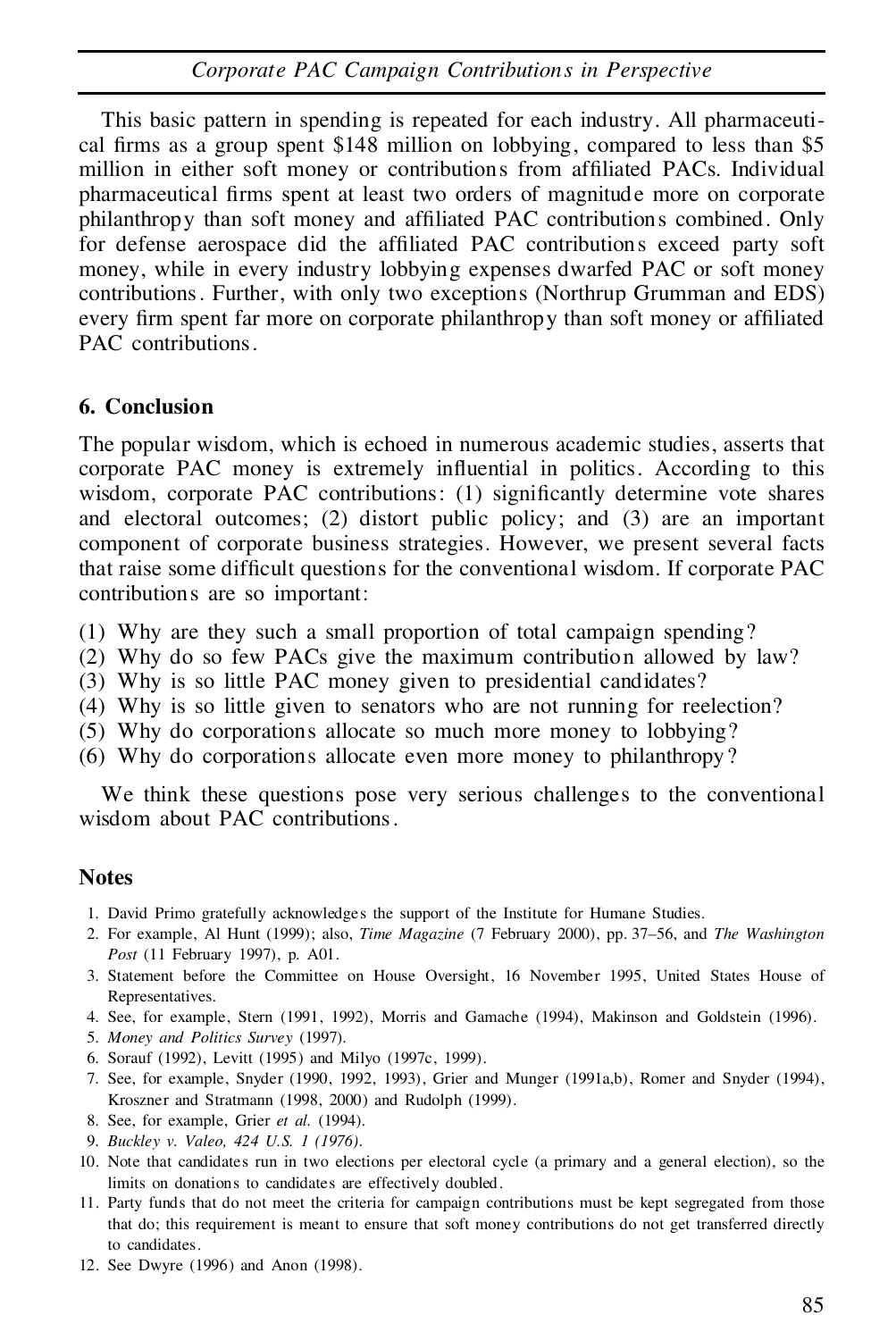- 13. The infamous 'Willie Horton' advertisement from the 1988 presidential campaign is an example of an independen t expenditure.
- 14. Jacobson (1999).
- 15. All information on PACs and campaign contributions is from the Federal Election Commission [\(www.fec.gov\).](http://www.fec.gov)
- 16. Information on the number of incumbents and the number of Democrats running for reelection is from Ornstein *et al.* (2000).
- 17. See, for example, Austen-Smith (1987) and Baron (1989).
- 18. See, for example, Stern (1991, 1992).
- 19. See, for example, Moore *et al*. (1994).
- 20. See, for example, Chappell (1982), Grenzke (1989), Levitt (1998) and Bronars and Lott (1998).
- 21. Milyo (1997a, 2001).
- 22. Calvert (1989).
- 23. See Grier and Munger (1991a,b), Snyder (1990, 1992, 1993), Romer and Snyder (1994) and Milyo (1997a,b).
- 24. See, for example, Wright (1989), Hall and Wayman (1990), McCarty and Rothenberg (1996).
- 25. See Wright (1989) and Milyo (1999).
- 26. Gerber (1998) reports that a \$300,000 increase (in 1974 constant dollars) in incumbent spending in a state with mean population will increase the incumbent's vote share by 0.33 percentage points; consequently, a \$5000 PAC contribution (in 1998 dollars) to an incumbent yields an increase in vote share of less than 0.002 percentage points.
- 27. So why do candidates raise and spend so much money? This question ignores the fact that the marginal value of contributions and spending is low precisely *because* candidates raise and spend so much money. A low marginal value does not imply that the inframarginal value is low, but it is the marginal value that determines how important any particular contribution is to the candidate.
- 28. For comparison, this amount is approximately equal to the combined annual salaries of the New York Yankees and Baltimore Orioles for 1997–1998, or the National Science Foundation's budget for the Social, Behavioral and Economic Sciences Program for fiscal years 1997 and 1998.
- 29. The Center for Responsive Politics has compiled these data for the most recent election cycle and made them available on their website [\(www.crp.org\).](http://www.crp.org) Lobbying data is available only as an aggregate amount; it is not possible to allocate these expenditures by the target of these lobbying efforts (i.e. unelected regulatory officials versus elected officials). Nevertheless, all such spending is directed at influencing policy.
- 30. Information on philanthropi c giving is from the *Corporate Giving Directory*, 19th–21st editions. Maryland: Taft Group.
- 31. Some caution is in order: philanthropic activities have some tax advantage.
- 32. These data are also compiled by the Center for Responsive Politics [\(www.crp.org\).](http://www.crp.org)

#### **References**

- Adat, Sean. 2000. *Issue Advocacy Advertising During the Early 1999–2000 Election Cycle*. Pennsylvania: Annenberg Public Policy Center of the University of Pennsylvania.
- Anon. 1998. Soft Money: The Current Rules and the Case for Reform. *Harvard Law Review* 3(5): 1323–1340.
- Austen-Smith, David. 1987. Interest Groups, Campaign Contributions, and Probabilistic Voting. *Public Choice* 54: 123–139.
- Baron, David. 1989. Service-induced Campaign Contributions and The Electoral Equilibrium. *Quarterly Journal of Economics* 104: 45–72.
- Bronars, Stephen G. and John R. Lott. 1998. Do Campaign Contributions Alter How a Politician Votes? Or, Do Donors Support Candidates Who Value the Same Things That They Do? *Journal of Law and Economics* 40: 317–350.
- Calvert, Randall. 1989. Reciprocity Among Self-interested Actors: Uncertainty, Asymmetry and Distribution. In *Models of Strategic Choice in Politics*, edited by Peter Ordeshook. Michigan: University of Michigan Press.
- Chappell, Henry. 1982. Campaign Contributions and Congressional Voting: A Simultaneous Probit–Tobit Model. *Review of Economics and Statistics* 64: 77-83.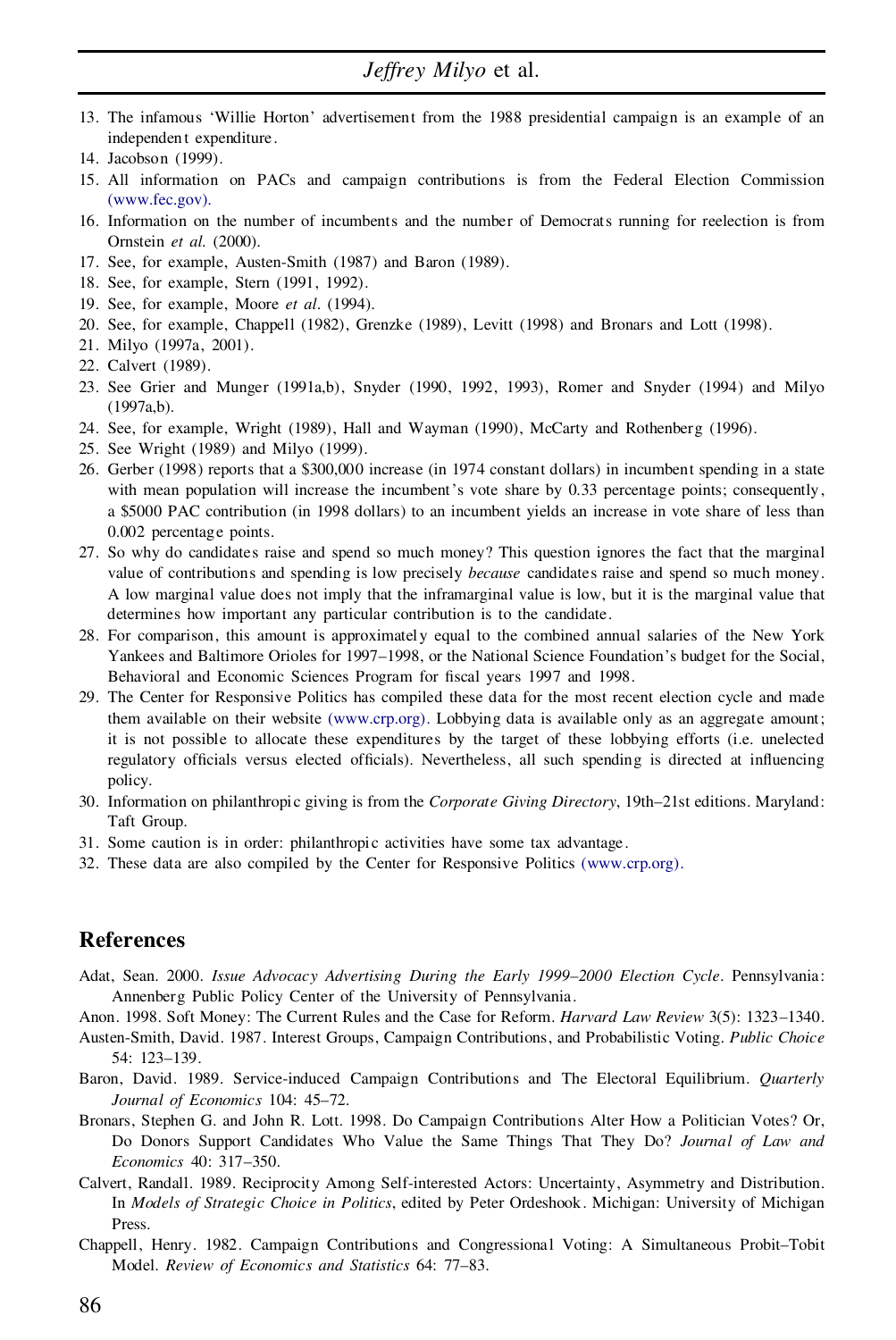- Dwyre, Diana. 1996. Spinning Soft Money Straw into Gold: Soft Money and US House Elections. *Legislative Studies Quarterly* 21(3): 409–424.
- Gerber, Alan. 1998. Campaign Spending and Election Outcomes: Re-estimating the Effects of Campaign Spending. *American Political Science Review* 92(2): 401–411.
- Grenzke, Janet. 1989. PACs in the Congressional Supermarket: The Currency is Complex. *American Journal of Political Science* 33: 1–24.
- Grier, Kevin and Michael Munger. 1991a. Committee Assignments, Constituent Preferences, and Campaign Contributions to House Incumbents. *Economic Inquiry* 29: 24–43.
- Grier, Kevin and Michael Munger. 1991b. The Impact of Legislator Attributes on Interest Group Campaign Contributions. *Journal of Labor Research* 7: 349–361.
- Grier, Kevin, Michael Munger and Brian Roberts. 1994. The Determinants of Industry Political Activity. *American Political Science Review* 88(4): 911–926.
- Hall, Richard and Frank Wayman. 1990. Buying Time: Moneyed Interests and the Mobilization of Bias in Congressional Committees. *American Political Science Review* 84: 797–820.
- Hunt, Al. 1999. To the Campaign Contributors Go the Tax-Cut Spoils. *The Wall Street Journal* 5 August: A19.
- Jacobson, Gary C. 1999. The Effect of the AFL–CIO's 'Voter Education' Campaigns on the 1996 House Elections. *Journal of Politics* 61: 185–194.
- Kroszner, Randall S. and Thomas Stratmann. 1998. Interest Group Competition and the Organization of Congress: Theory and Evidence from Financial Services' Political Action Committees. *[American](http://alidoro.catchword.com/nw=1/rpsv/0002-8282^28^2988L.1163[aid=129054]) Economic Review* 88: [1163–1187.](http://alidoro.catchword.com/nw=1/rpsv/0002-8282^28^2988L.1163[aid=129054])
- Kroszner, Randall S. and Thomas Stratmann. 2000. Does Political Ambiguity Pay? Corporate Campaign Contributions and the Rewards to Legislator Reputation. Working Paper 7475. Cambridge, MA: National Bureau of Economic Research.
- Levitt, Steven. 1994. Using Repeat Challengers to Estimate the Effects of Campaign Spending on Election Outcomes in the US House. *Journal of Political Economy* 102: [777–798.](http://alidoro.catchword.com/nw=1/rpsv/0022-3808^28^29102L.777[aid=128994])
- Levitt, Steven. 1995. Congressional Campaign Finance Reform. *Journal of Economic Perspectives* 9(1): 183–193.
- Levitt, Steven. 1998. Are PACs Trying to Influence Politicians or Voters? *[Economics](http://alidoro.catchword.com/nw=1/rpsv/0954-1985^28^2910:1L.19[aid=129056]) and Politics* 10(1): [19–35.](http://alidoro.catchword.com/nw=1/rpsv/0954-1985^28^2910:1L.19[aid=129056])
- Makinson, Larry and Joshua Goldstein. 1996. *Open Secrets: The Encyclopedia of Congressional Money and Politics*, 4th edition. Washington, DC: Center for Responsive Politics.
- McCarty, Nolan and Lawrence Rothenberg. 1996. Commitment and the Campaign Contract. *American Political Science Review* 40: 872–904.
- Milyo, Jeffrey. 1997a. The Economics of Political Campaign Finance: FECA and the Puzzle of the Not Very Greedy Grandfathers. *Public Choice* 93: 245–270.
- Milyo, Jeffrey. 1997b. The Electoral and Financial Effects of Changes in Committee Power: GRH, TRA86 and the Money Committees in the US House. *Journal of Law and Economics* 40: 93–112.
- Milyo, Jeffrey. 1997c. Money Walks: Why Campaign Contributions Aren't as Corrupting as You Think. *Reason* 29(3): 47–49.
- Milyo, Jeffrey. 1998. *The Electoral Effects of Campaign Spending in House Elections*. California: Citizens' Research Foundation.
- Milyo, Jeffrey. 1999. The Political Economics of Campaign Finance. *The Independen t Review* 3(4): 537–547.
- Milyo, Jeffrey. 2001. What Do Candidates Maximize (and Why Should Anyone Care)? *Public Choice* (forthcoming).
- *Money and Politics Survey*. 1997. Washington, DC: Center for Responsive Politics.
- Moore, Stephen, Sidney Wolfe, Deborah Lindes and Clifford Douglas. 1994. Epidemiology of Failed Tobacco Control Legislation. *JAMA* 272(15): [1171–1175.](http://alidoro.catchword.com/nw=1/rpsv/0098-7484^28^29272:15L.1171[aid=129060,nlm=7933346])
- Morris, Dwight and Murielle Gamache. 1994. *Handbook of Campaign Spending: Money in the 1992 Congressional Races*. Washington, DC: Congressional Quarterly Press.
- Morton, Rebecca and Charles Cameron. 1992. Elections and the Theory of Campaign Contributions: A Survey and Critical Analysis. *Economics and Politics* 4: 79–108.
- Ornstein, Norrman J., Thomas E. Mann and Michael J. Malbin. 2000. *Vital Statistics on Congress*. Washington, DC: The AEI Press.
- Romer, Thomas and James Snyder. 1994. An Empirical Investigation of the Dynamics of PAC Contributions. *American Journal of Political Science* 38: 745–769.